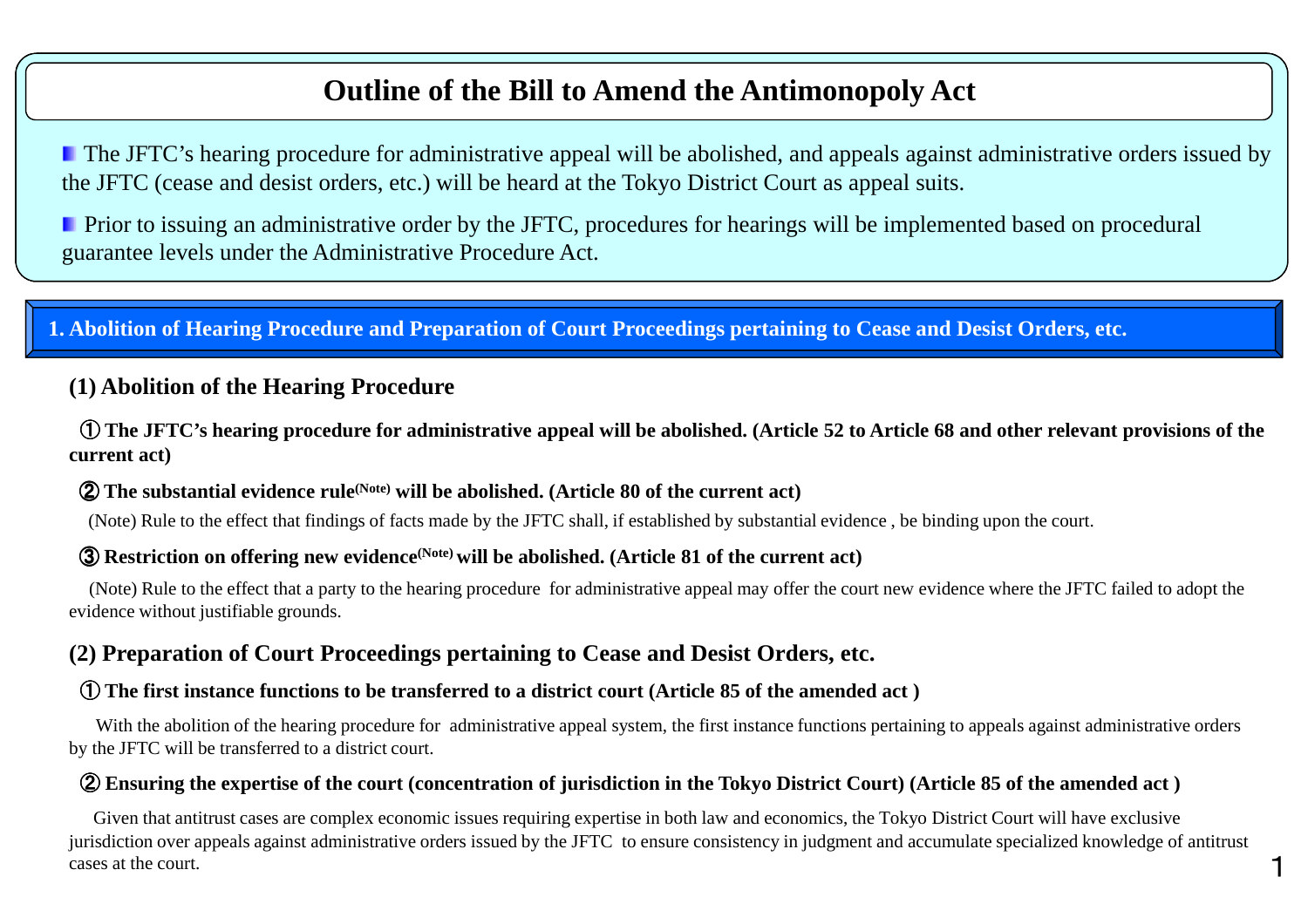### ③ **Ensuring careful examination at the court (Articles 86 and 87 of the amended act)**

A. At the Tokyo District Court (the court of first instance), a trial and a judgment on a case relating to an appeal suit against a cease and desist order, etc. will be made by a panel of three judges. The trial and judgment may be made by a panel of five judges.

(Note) Trials and judgments at a district court are made by a single judge in principle.

B. At the Tokyo High Court (the court of second instance), the trial and judgment may be made by a panel of five judges.

(Note) Trials and judgments at a high court will be made by a panel of three judges, in principle.

#### **2. Development of Procedures for Hearing pertaining to Cease and Desist Orders, etc.**

#### **(1) Development of procedures for hearing presided over by an officer designated by the JFTC (Article 49 and following articles of the amended act)**

### ① **Presiding officer of procedure for hearing (Article 53 of the amended act)**

Procedure for hearings will be presided over by officers designated by the JFTC for each case .

## ② **Explanations by investigators, etc (Article 54, Paragraph 1 of the amended act)**

Designated officers will have investigators of the case provide explanations of the expected content of the cease and desist order,etc. (expected content of the cease and desist order, facts found by the JFTC and application of laws and regulations thereto, and the main evidence) to the party who attends the hearings (the expected recipient of the cease and desist order).

## ③ **Appointment of representative (Article 51 of the amended act)**

A party concerned (the expected recipient of the cease and desist order) may, for the purpose of presenting its opinions, appoint a representative.

### ④ **Presentation of opinions, questions to investigators, etc., at hearings (Article 54, Paragraph 2 of the amended act)**

A concerned party may attend the hearings, present its opinions and offer evidence as well as put questions to investigators, etc. (The party may submit written statements and offer evidence instead of attending the hearings.)